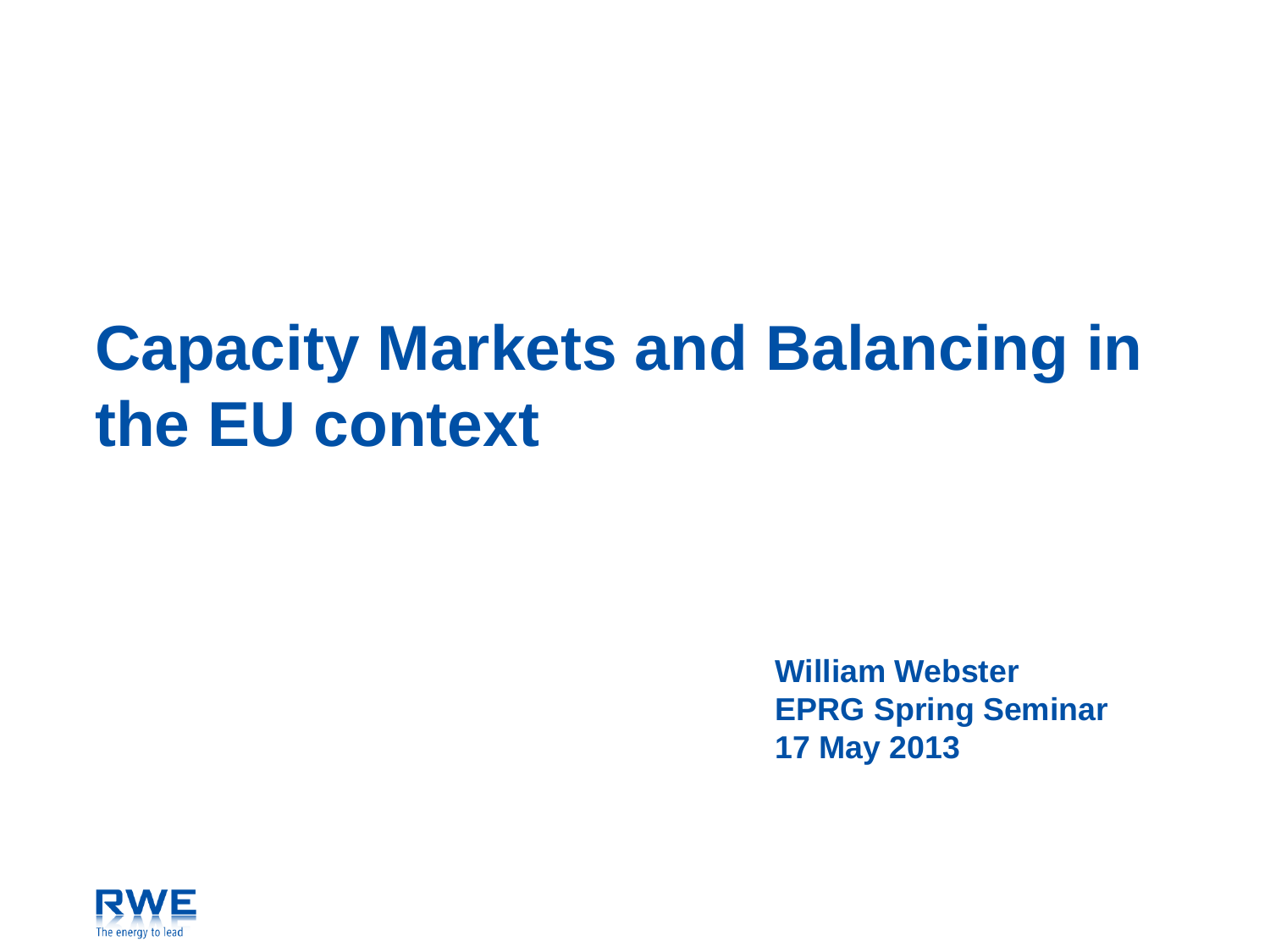# **What happens when…?**

#### EMR: An unstoppable force?

- > High degree of planned investment
- > National focus on security of supply
- > Ambivalence about role of traded (MWh) market (e.g. regulated PPAs)

European internal electricity market: An immovable object?

- > Efficient cross border traded market
- > Cost savings through sharing of generation resources
- > Market coupling based on the energy (MWh) market a central feature

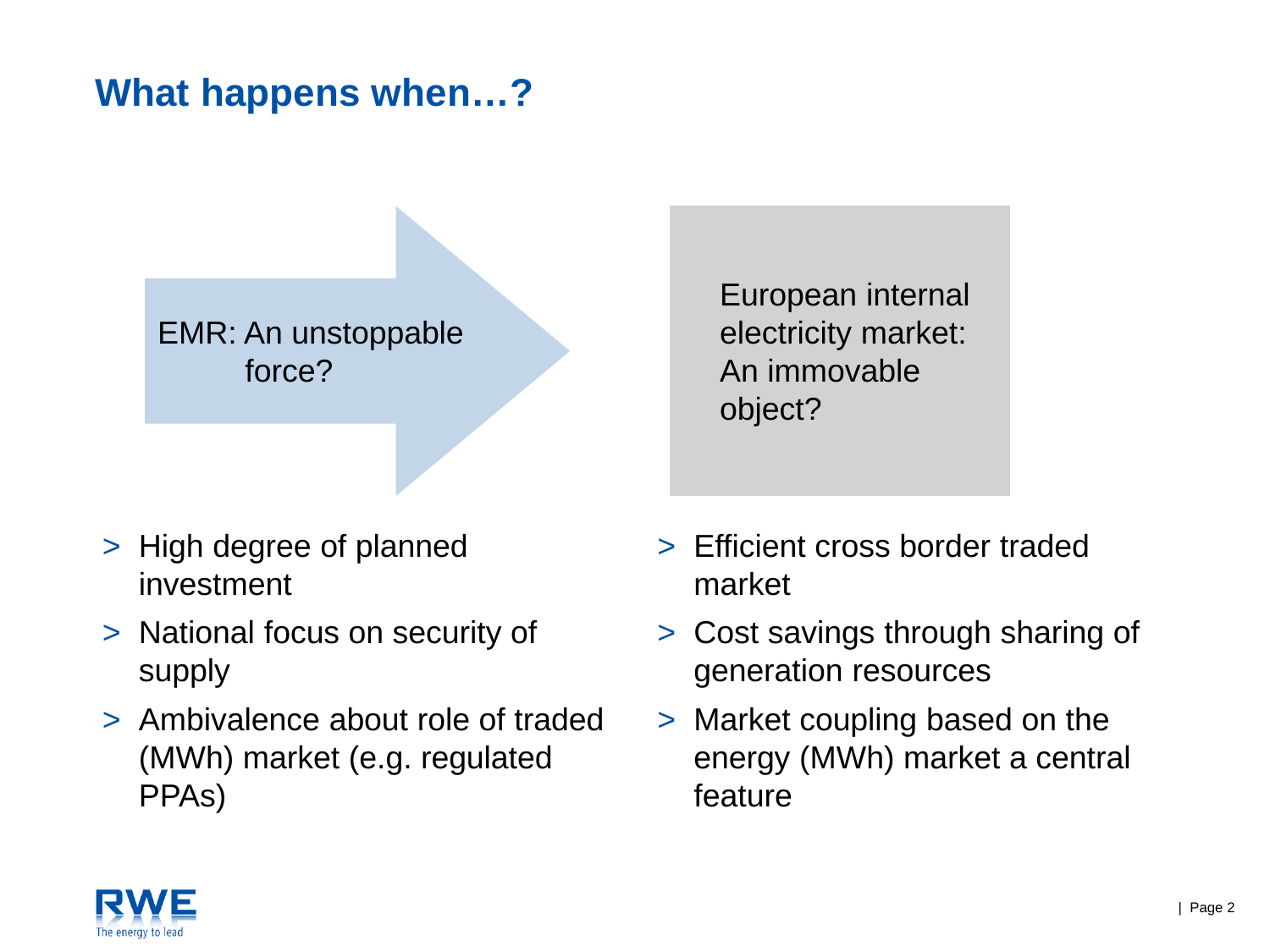# **The key market network codes and their objectives**

| 2013<br>2014                             |  |                                                                                         |
|------------------------------------------|--|-----------------------------------------------------------------------------------------|
| <b>CACM</b>                              |  | Day ahead market<br>coupling and single EU<br>intraday platform                         |
| <b>Forward</b><br>capacity<br>allocation |  | Amount of capacity, single<br>allocation platform,<br>firmness regime                   |
| Load<br>frequency<br>control             |  | Definition of forward<br>products. Sharing and<br>exchange of reserve<br>across border. |
| <b>Electricity</b><br><b>Balancing</b>   |  | Single EU Pool of<br>balancing energy.<br>Common imbalance<br>settlement rules.         |

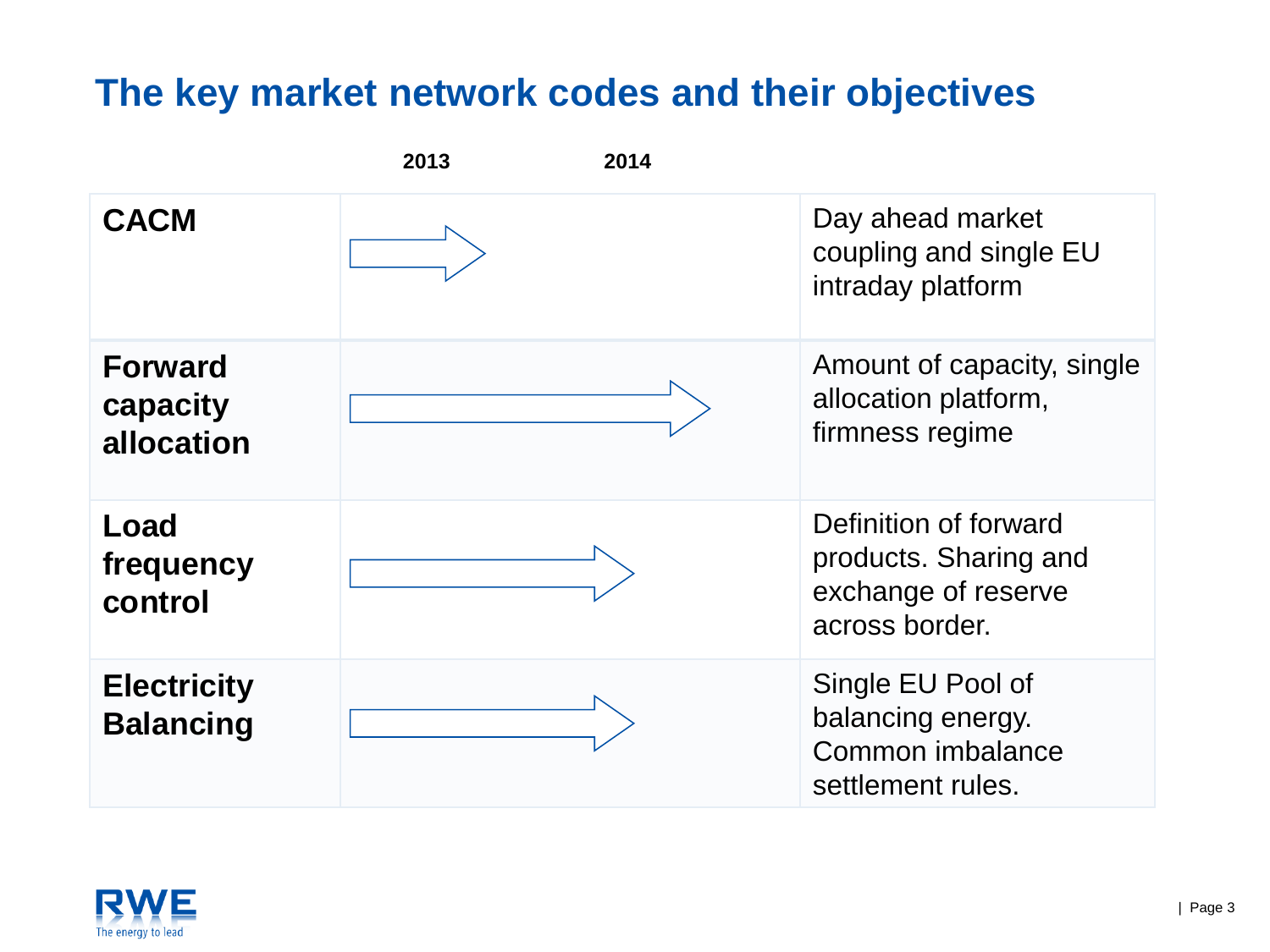# **Aiming to achieve the target model**





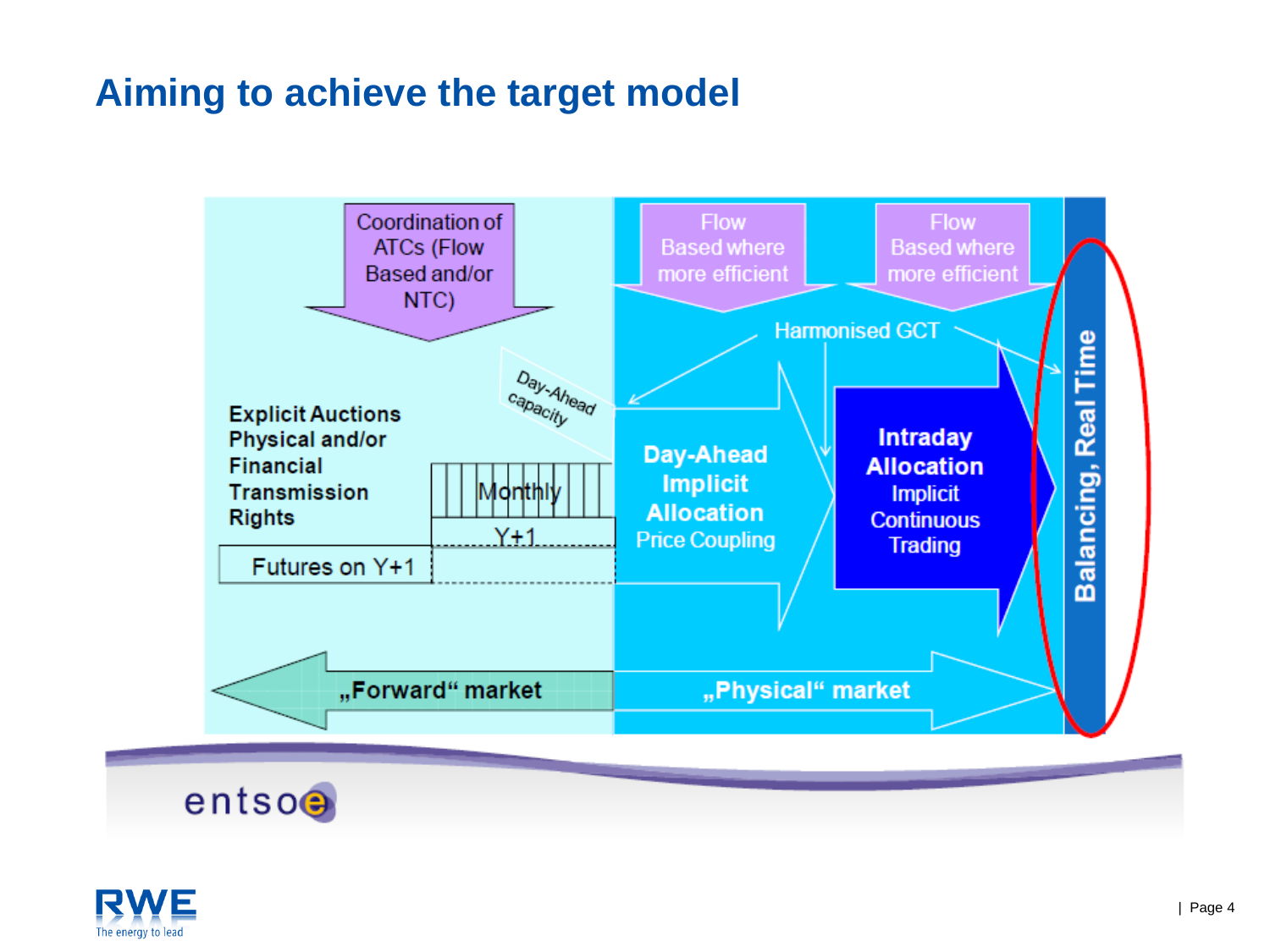# **Objectives for the Balancing Code**

**ACER** 

Agency for the Cooperation

**ELECTRICITY BALANCING FRAMEWORK GUIDELINES** 

#### **Framework Guidelines THE PROPOSED ROADMAP**



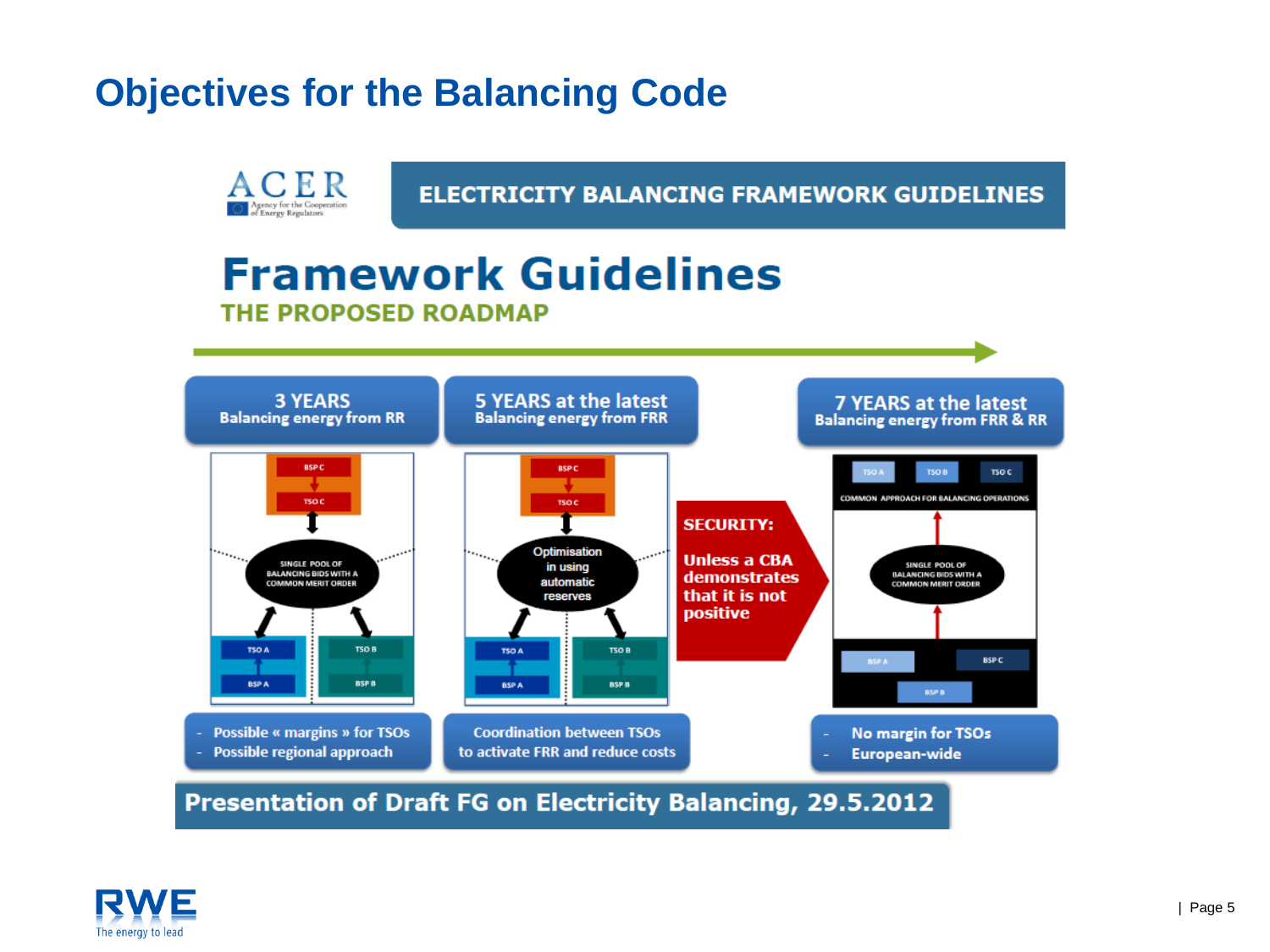# **What we are up against: the complicated map of policy objectives**

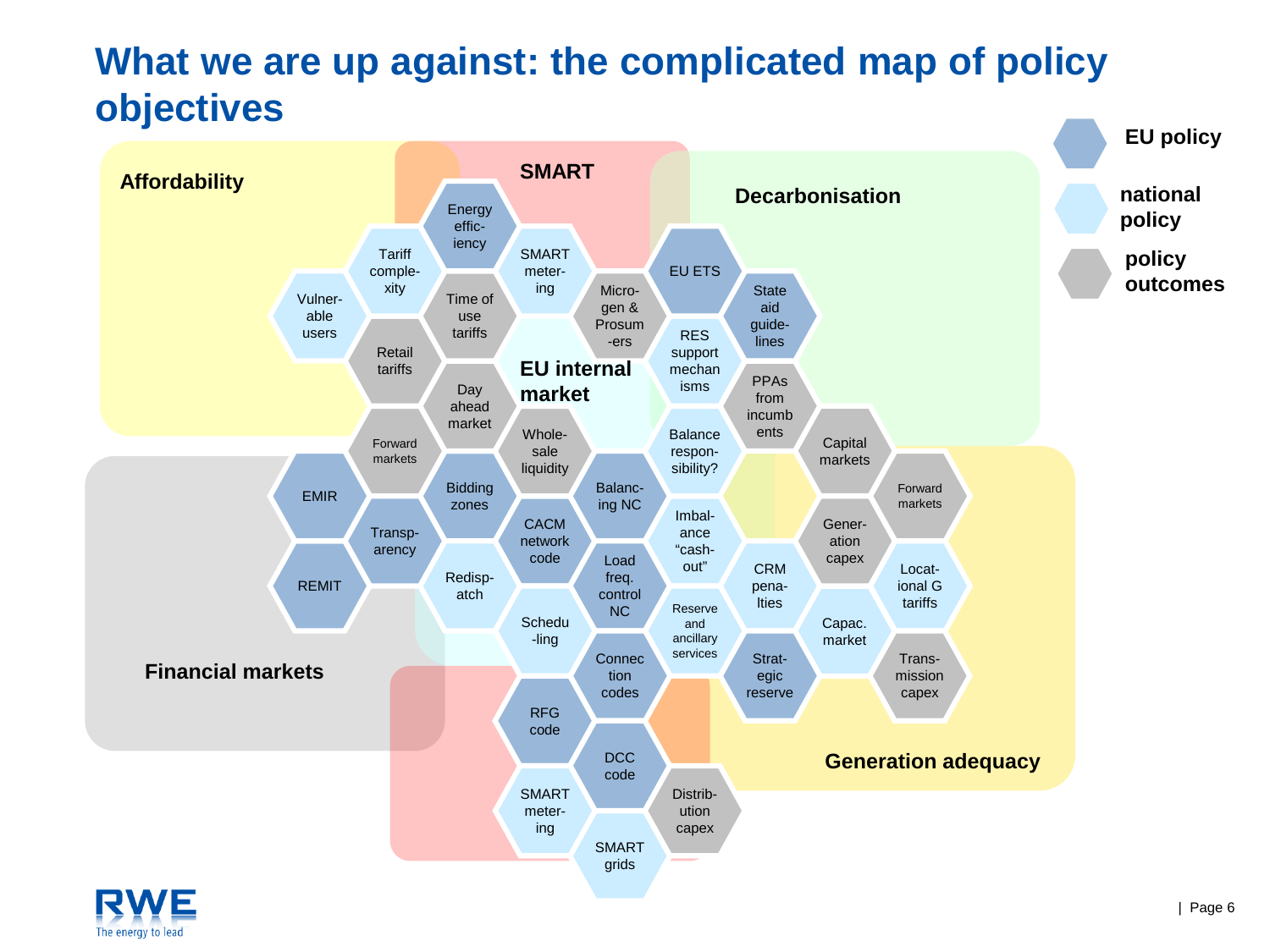# **Interventions have significant knock on effects on the rest of the matrix**



The energy to lead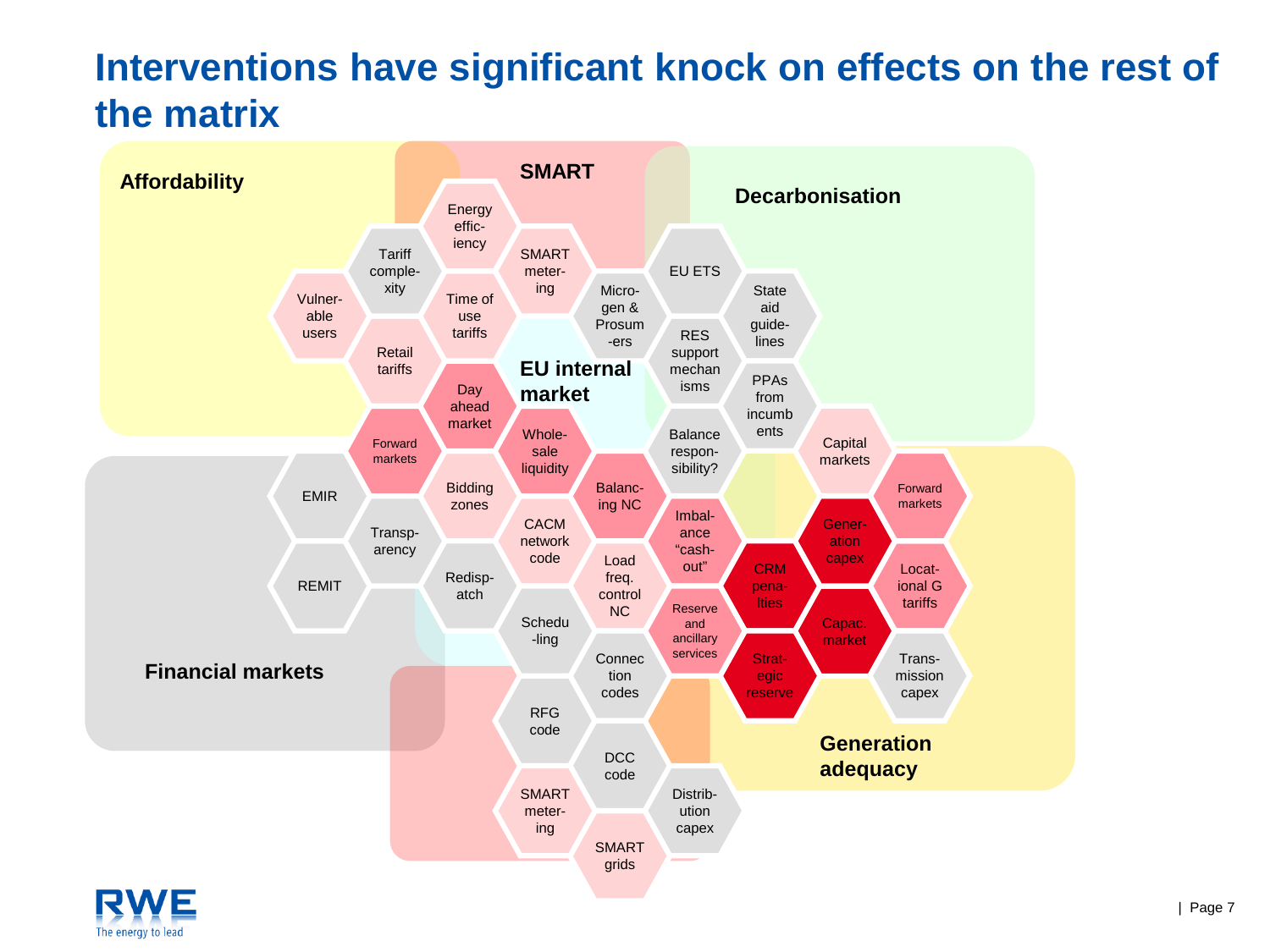# **Central tasks of market mechanisms**

- > Formation of prices so that supply and demand balance
- > Allocation of fixed and variable costs
- > Organisation of risk management activity, forward trading and the maintenance of spare capacity and storage possibilities
- > Provision of incentives for efficient investment decisions

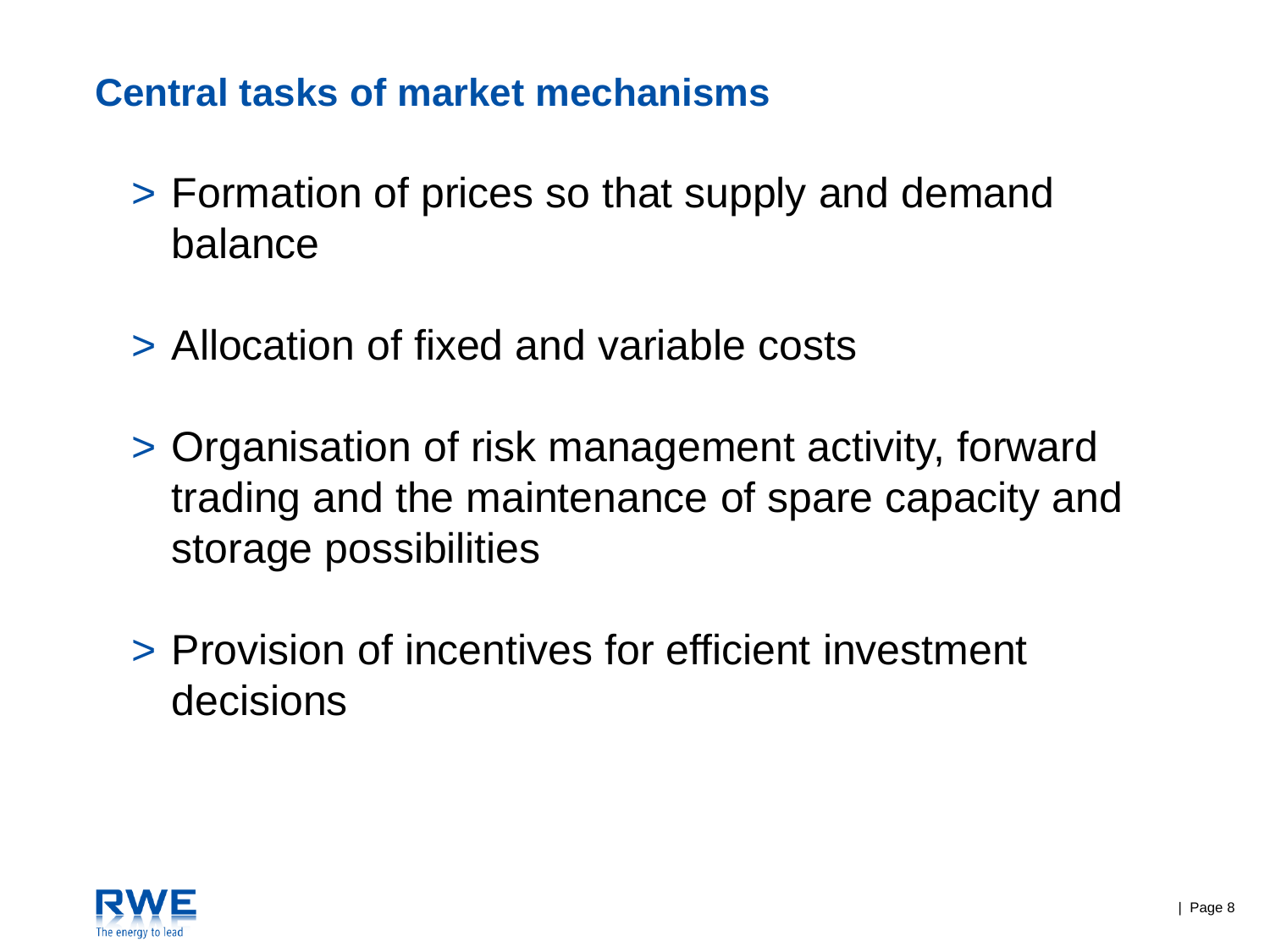### **National CRMs will affect investment decisions**



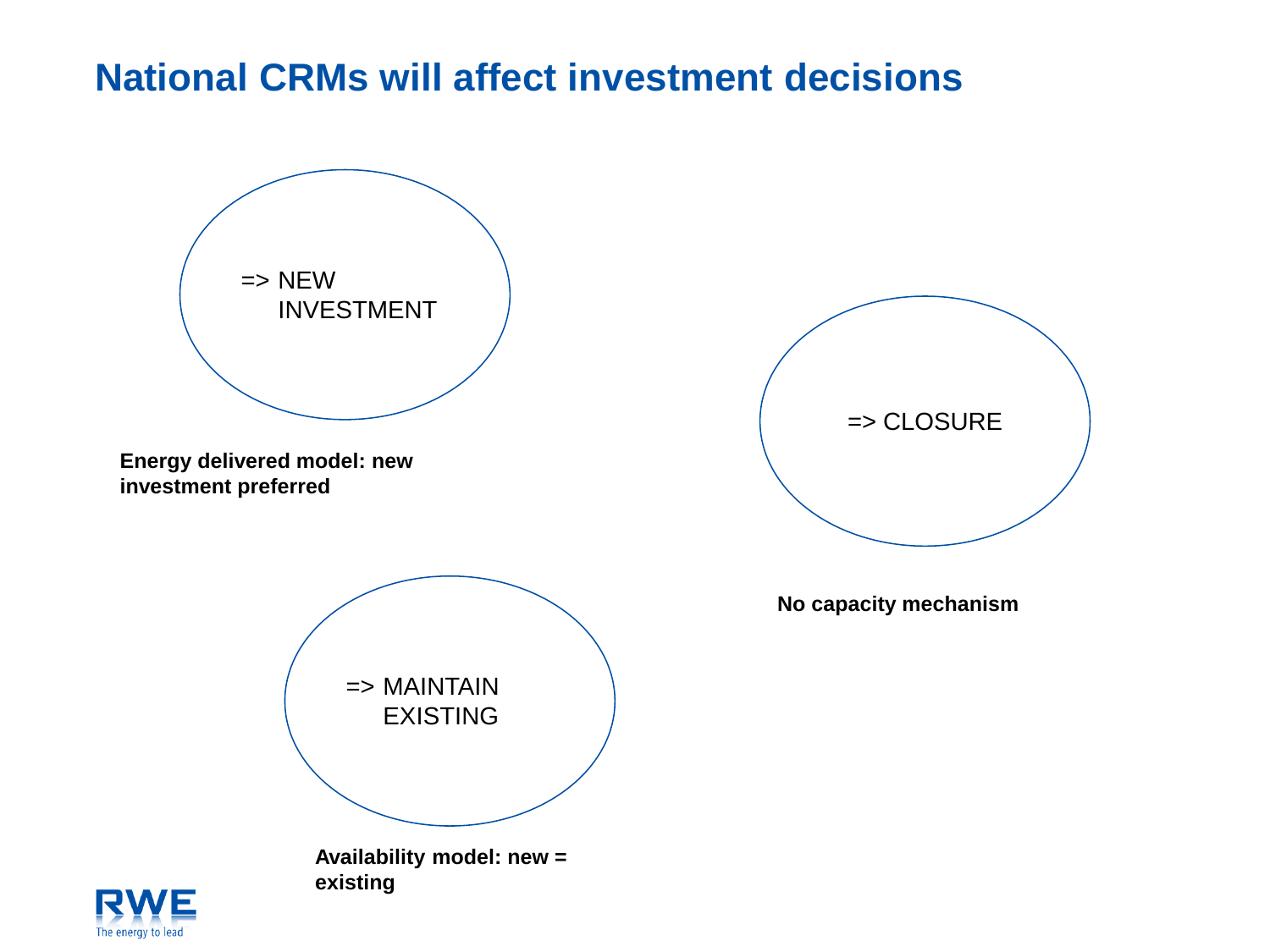# **National CRMs will affect dispatch decisions, especially at times of high demand / system stress**

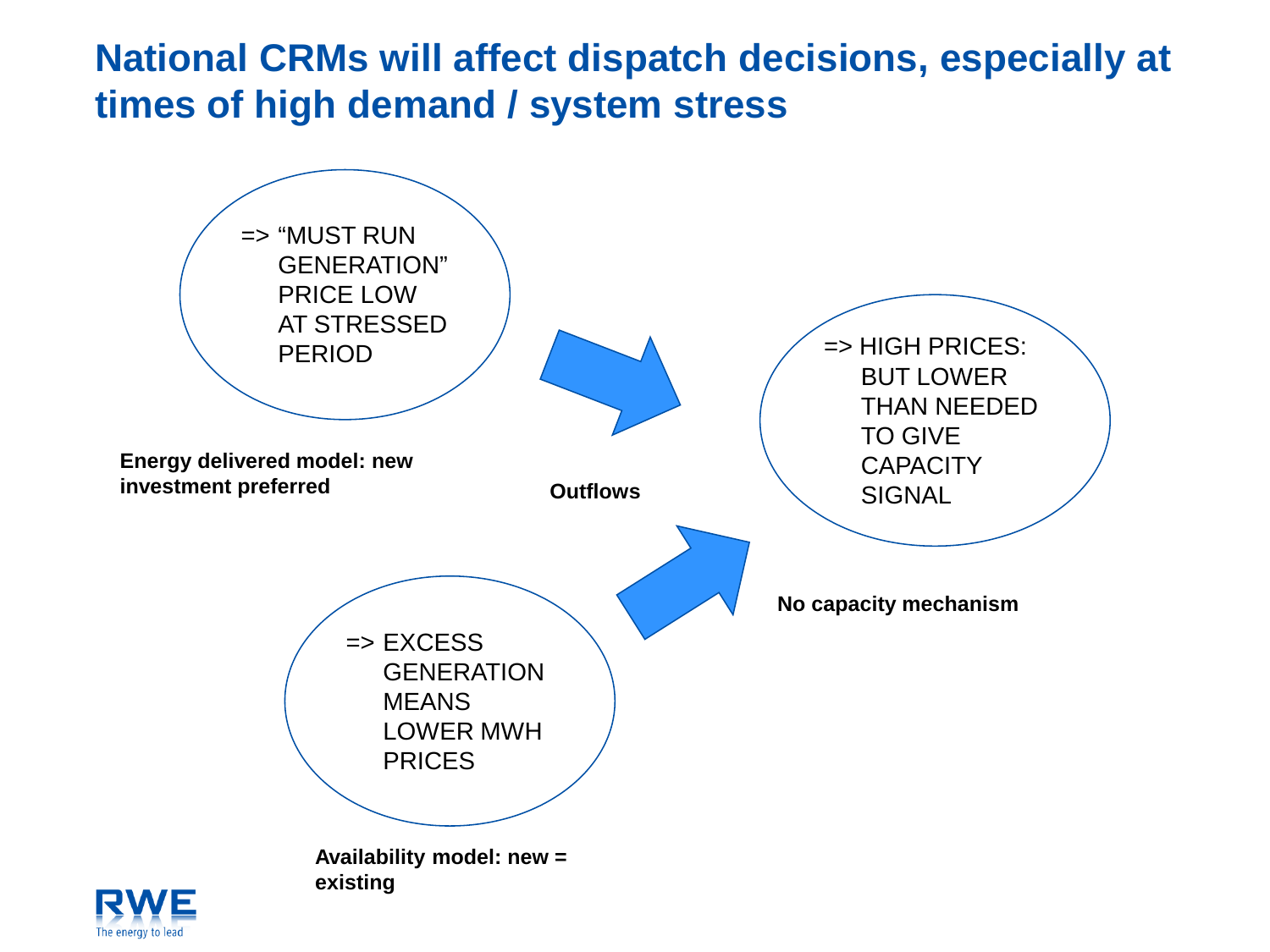**GB proposed mechanism could have up to four "price" signals (£/MWh) at peak\stressed periods**

- > The actual energy price
- > Implied benefit from triad reduction
- > Avoided energy delivered penalties if not generating at the "stressed periods"
- > Recovery of capacity payments on the basis of peak demand of retail portfolio